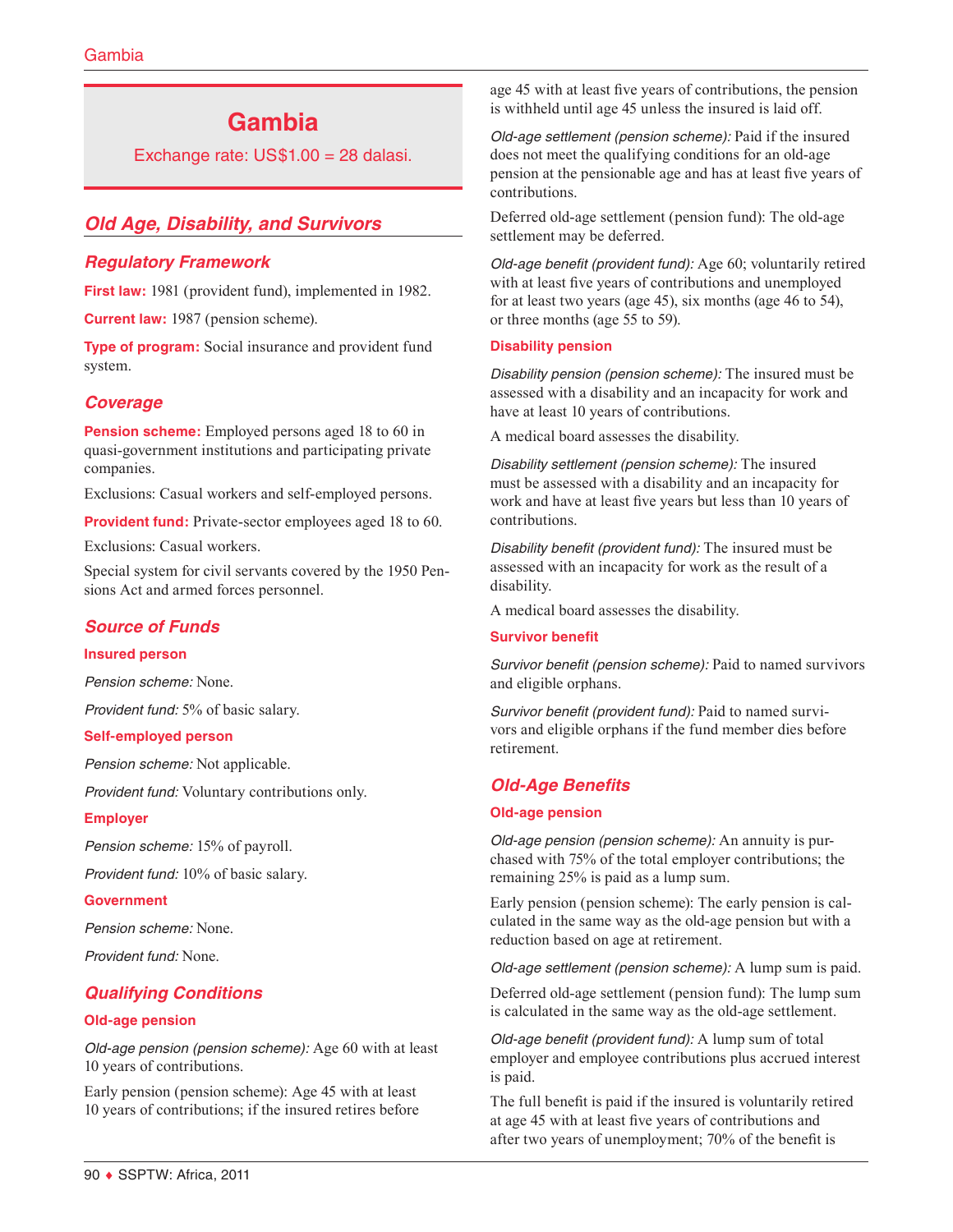paid if aged 46 to 54 and after six months of unemployment; 85% of the benefit is paid if aged 55 or older and after three months of unemployment.

# *Permanent Disability Benefits*

### **Disability pension**

*Disability pension (pension scheme):* An annuity is purchased with 75% of the total employer contributions; the remaining 25% is paid as a lump sum. The total amount may be paid as a lump sum if the insured is seriously ill.

*Disability settlement (pension scheme):* A lump sum is paid.

*Disability benefit (provident fund):* A lump sum of total employer and employee contributions plus accrued interest is paid.

Partial disability (provident fund): A lump sum of up to 50% of the full disability benefit is paid, according to the assessed degree of disability. Further payments are based on an assessment of the disability by a medical board.

# *Survivor Benefits*

### **Survivor benefits**

*Survivor benefit (pension scheme):* A lump sum of twice the deceased's annual salary is paid if the deceased was a contributing member, irrespective of the number of contributions; a lump sum is paid based on the value of the accrued pension if the deceased opted to take an early pension; the remaining balance of the pension is paid if the deceased was a pensioner.

*Survivor benefit (provident fund):* A lump sum of total employer and employee contributions plus accrued interest is paid.

### *Administrative Organization*

Social Security and Housing Finance Corporation administers the pension scheme and provident fund.

# *Work Injury*

### *Regulatory Framework*

**First law:** 1940 (workmen's compensation).

**Current law:** 1990 (industrial injuries compensation), implemented in 1996.

**Type of program:** Employer-liability system.

### *Coverage*

Employed persons in central government and public enterprises, local government authorities, and the private sector.

Exclusions: Self-employed persons, armed forces personnel, casual and household workers, and family members living in the employer's home.

# *Source of Funds*

**Insured person:** None.

**Self-employed person:** Not applicable.

**Employer:** 1% of covered payroll.

The maximum monthly earnings used to calculate contributions are 1,500 dalasi.

**Government:** None; contributes as an employer for civil servants.

# *Qualifying Conditions*

**Work injury benefits:** There is no minimum qualifying period, but the incapacity must last at least five consecutive days.

### *Temporary Disability Benefits*

The monthly benefit is 60% of the insured's earnings and is paid for up to six months.

The maximum monthly earnings used to calculate benefits are 1,500 dalasi.

Partial disability: A reduced pension is paid (usually 60% of the difference between earnings before and after the disability began) until recovery or certification of permanent disability after 12 months.

# *Permanent Disability Benefits*

**Permanent disability pension:** If the insured has a total disability, a monthly pension of 60% of the insured's earnings is paid.

The minimum monthly benefit is 100 dalasi.

The maximum monthly earnings used to calculate benefits are 1,500 dalasi.

Constant-attendance allowance: If the insured requires the constant attendance of others to perform daily functions, 25% of the permanent disability pension is paid.

Partial disability: For an assessed degree of disability of 20% or more, a reduced pension is paid according to the assessed degree of disability; for an assessed disability of less than 20%, a lump sum is paid.

### *Survivor Benefits*

**Survivor benefit:** A lump sum of 120 months of the deceased's earnings is paid to survivors who were fully dependent on the insured; a reduced benefit is paid to survivors who were only partially dependent.

The minimum survivor benefit is 100,000 dalasi.

The maximum survivor benefit is 180,000 dalasi.

The maximum monthly earnings used to calculate benefits are 1,500 dalasi.